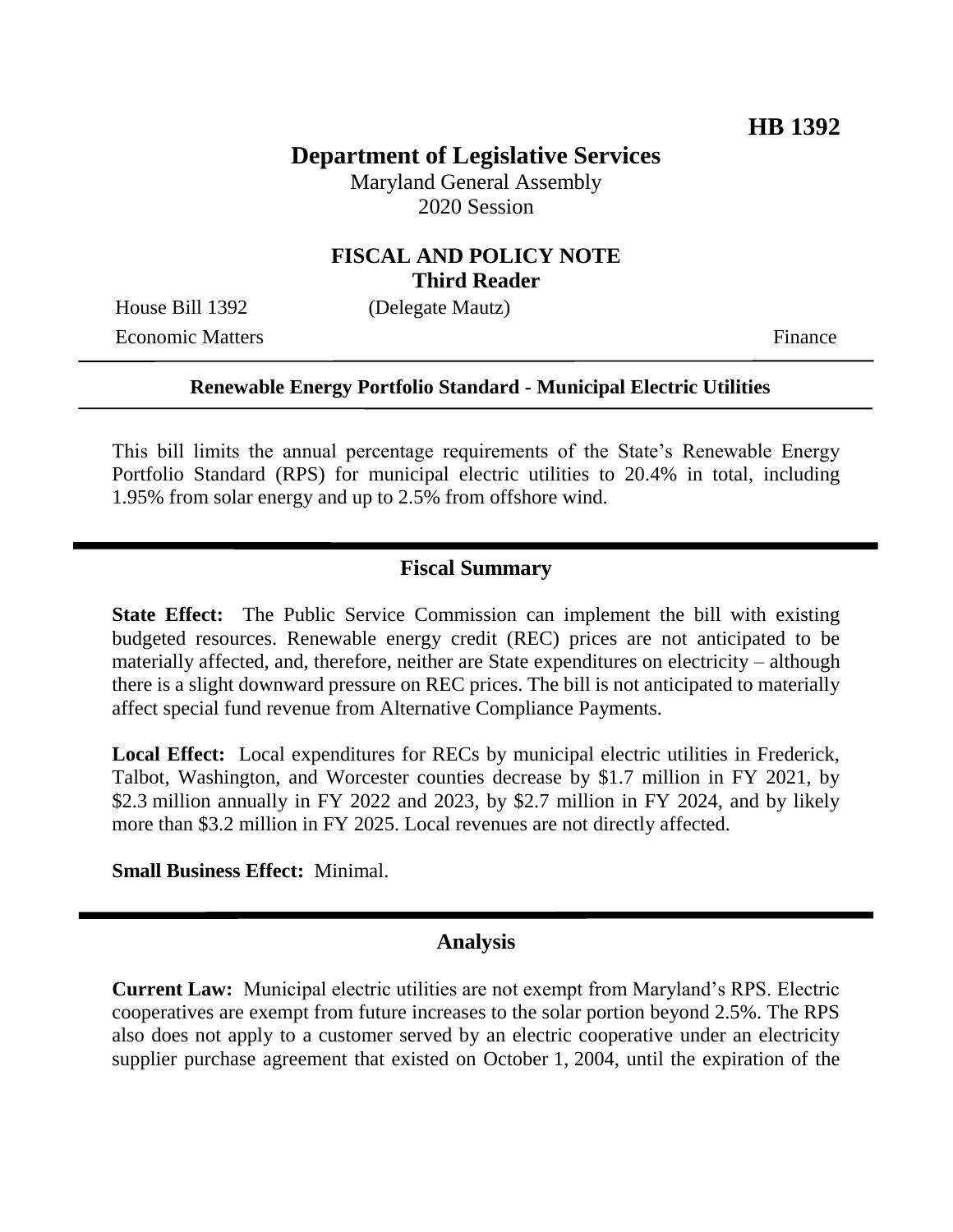agreement, as the agreement may be renewed or amended (*i.e.,* a customer of Choptank Electric Cooperative).

**Background:** There are five municipal electric utilities in the State: Berlin (Worcester County), Easton (Talbot County), Hagerstown (Washington County), Thurmont (Frederick County), and Williamsport (Washington County). Combined, these five utilities are forecast to supply about 735,000 to 750,000 megawatt-hours of electricity annually over the coming decade. For context, that is about 1.2% to 1.3% of the State's estimated energy sales in those years. For additional information on Maryland's RPS, see the **Appendix – Renewable Energy Portfolio Standard**.

**Local Expenditures:** Limiting the RPS percentage requirements going forward reduces the amount of RECs that municipal electric utilities must purchase for RPS compliance each year. Using forecast REC prices from a recent comprehensive [report](https://dnr.maryland.gov/pprp/Documents/FinalRPSReportDecember2019.pdf) prepared by the Power Plant Research Program in the Department of Natural Resources, combined local expenditures decrease by \$1.7 million in fiscal 2021, by \$2.3 million annually in fiscal 2022 and 2023, by \$2.7 million in fiscal 2024, and by likely more than \$3.2 million in fiscal 2025. Expenditures also continue to be less than they otherwise would have been thereafter. These effects are shown in **Exhibit 1.** 

# **Exhibit 1 Combined RPS Expenditures by Municipal Electric Utilities Fiscal 2021-2025**

 $\mathbf{r}$ 

|          | <b>Energy</b> |                 |                 |               |               |
|----------|---------------|-----------------|-----------------|---------------|---------------|
| Calendar | <b>Sales</b>  | <b>RECs</b>     | Calendar        | <b>Fiscal</b> | <b>Fiscal</b> |
| Year     | (Mwh)         | <b>Required</b> | Year $(\$)$     | Year          | Year $(\$)$   |
| 2021     | 738,000       | $-76,752$       | $-$ \$2,480,031 | 2021          | $-$1,707,910$ |
| 2022     | 740,000       | $-93,980$       | $-2,129,369$    | 2022          | $-2,304,700$  |
| 2023     | 743,000       | $-111,450$      | $-2,537,653$    | 2023          | $-2,333,511$  |
| 2024     | 745,000       | $-128,885$      | $-2,961,122$    | 2024          | $-2,749,388$  |
| 2025     | 748,000       | $-146,608$      | $-3,409,025$    | 2025          | $-3,185,073$  |

Mwh: Megawatt-hour; REC: renewable energy credit; RPS: Renewable energy portfolio standard

Notes: There are five municipal electric utilities in the State: Berlin (Worcester County), Easton (Talbot County), Hagerstown (Washington County), Thurmont (Frederick County), and Williamsport (Washington County). Calendar-to-fiscal year conversion splits annual compliance costs evenly between fiscal years. Fiscal 2021 savings includes the final quarter of calendar 2020. Savings beginning in 2025 may be larger if new offshore wind is procured under current law.

Source: Public Service Commission; Department of Natural Resources; Department of Legislative Services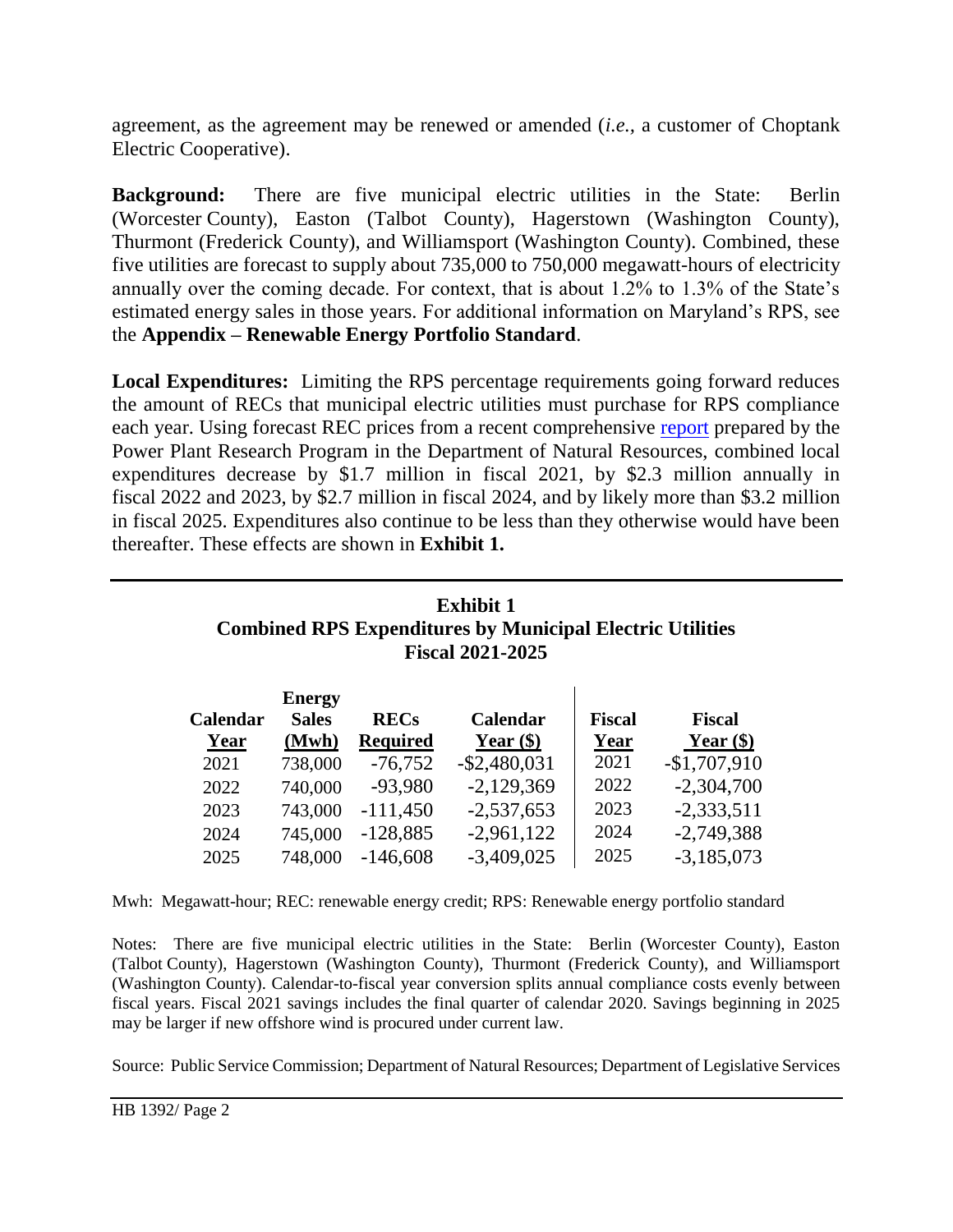# **Additional Information**

**Prior Introductions:** None.

-

**Designated Cross File:** SB 677 (Senator Eckardt) - Finance.

**Information Source(s):** Public Service Commission; Office of People's Counsel; Maryland Energy Administration; Department of Natural Resources; Department of Legislative Services

| <b>Fiscal Note History:</b> | First Reader - February 20, 2020 |
|-----------------------------|----------------------------------|
| rh/lgc                      | Third Reader - March 13, 2020    |

Analysis by: Stephen M. Ross Direct Inquiries to:

(410) 946-5510 (301) 970-5510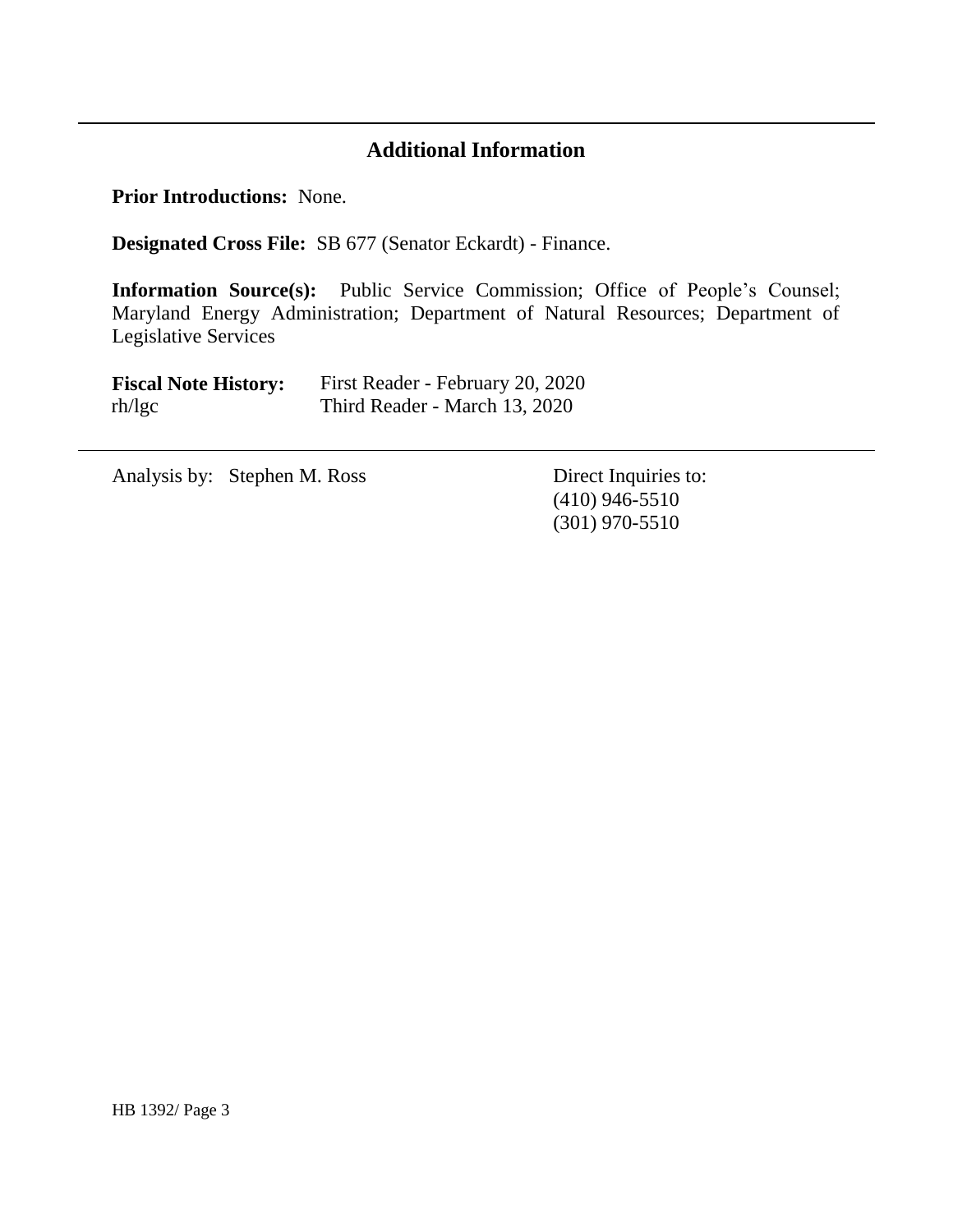Maryland's Renewable Energy Portfolio Standard (RPS) was enacted in 2004 to facilitate a gradual transition to renewable sources of energy. There are specified eligible ("Tier 1" or "Tier 2") sources as well as carve-outs for solar and offshore wind. Electric companies (utilities) and other electricity suppliers must submit renewable energy credits (RECs) equal to a percentage specified in statute each year or else pay an alternative compliance payment (ACP) equivalent to their shortfall. Historically, the requirements have been met almost entirely through RECs, with negligible reliance on ACPs. The Maryland Energy Administration must use ACPs to support new renewable energy sources.

Chapter 757 of 2019 significantly increased the percentage requirements, which now escalate over time to a minimum of 50% from Tier 1 sources, including 14.5% from solar, by 2030. In 2020, the requirements are 28% for Tier 1 sources, including at least 6.0% from solar, plus 2.5% from Tier 2 sources. Tier 2 terminates after 2020.

Generally, a REC is a tradable commodity equal to one megawatt-hour of electricity generated or obtained from a renewable energy generation resource. In other words, a REC represents the "generation attributes" of renewable energy – the lack of carbon emissions, its renewable nature, *etc*. A REC has a three-year life during which it may be transferred, sold, or redeemed. REC generators and electricity suppliers are allowed to trade RECs using a Public Service Commission (PSC) approved system known as the Generation Attributes Tracking System, a trading platform designed and operated by PJM Environmental Information Services, Inc. that tracks the ownership and trading of RECs.

Tier 1 sources include wind (onshore and offshore); qualifying biomass; methane from anaerobic decomposition of organic materials in a landfill or wastewater treatment plant; geothermal; ocean, including energy from waves, tides, currents, and thermal differences; a fuel cell that produces electricity from specified sources; a small hydroelectric plant of less than 30 megawatts; poultry litter-to-energy; waste-to-energy; refuse-derived fuel; and thermal energy from a thermal biomass system. Eligible solar sources include photovoltaic cells and residential solar water-heating systems commissioned in fiscal 2012 or later. Tier 2 includes only large hydroelectric power plants.

## *RPS Compliance*

HB 1392/ Page 4 According to the most recent RPS compliance [report](https://www.psc.state.md.us/wp-content/uploads/CY18-RPS-Annual-Report.pdf) on PSC's website, electricity suppliers retired 11.1 million RECs at a cost of \$84.8 million in 2018. This is a continuation of the significant REC price reduction first observed in the 2017 compliance data, relative to the previous trend, as shown in **Exhibit 1**.